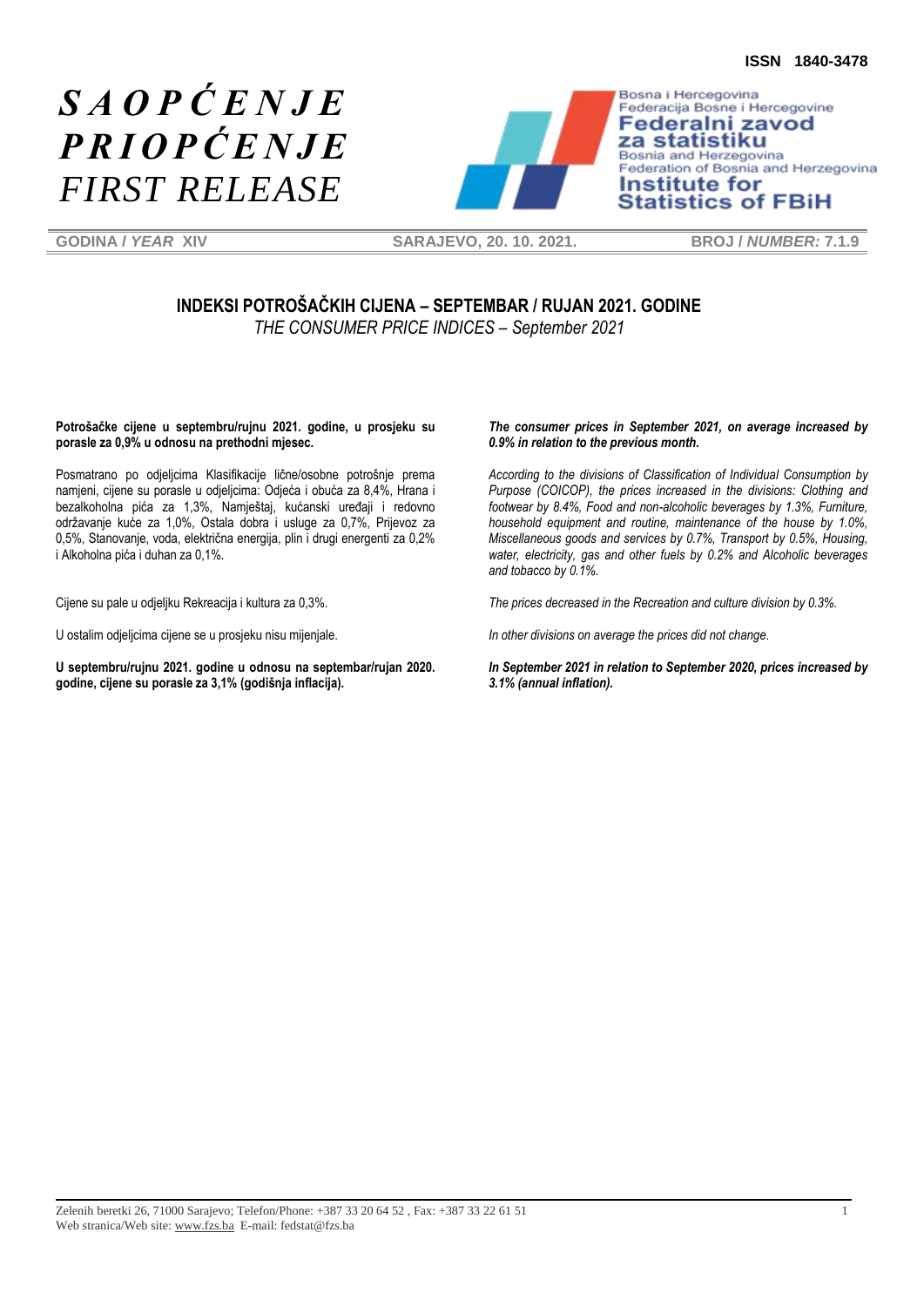## **Tabela 1. INDEKSI POTROŠAČKIH CIJENA - septembar/rujan 2021. GODINE**

*THE CONSUMER PRICES INDICES IN SEPTEMBER 2021* 

| coicop    | Odjeljak                                                 | IX 2021<br><b>VIII 2021</b> | IX 2021<br>IX 2020 | IX 2021<br>XII 2020 | X 2020-IX 2021<br>X 2019-IX 2020 | <b>I-IX 2021</b><br>I-IX 2020 | IX 2021<br>0 2020 | IX 2021<br>0 2015 | <b>Division</b>                                                    |
|-----------|----------------------------------------------------------|-----------------------------|--------------------|---------------------|----------------------------------|-------------------------------|-------------------|-------------------|--------------------------------------------------------------------|
| $\bf{00}$ | Ukupan Indeks                                            | 100,9                       | 103,1              | 102,8               | 100,4                            | 101,0                         | 102,3             | 103,5             | <b>Total Index</b>                                                 |
| 01        | Hrana i bezalkoholna pića                                | 101,3                       | 105,3              | 104,7               | 102,1                            | 102,3                         | 104,2             | 108,3             | Food and non-alcoholic                                             |
|           |                                                          |                             |                    |                     |                                  |                               |                   |                   | beverages                                                          |
| 01.1      | Hrana                                                    | 101,3                       | 105,9              | 105,0               | 102,4                            | 102,6                         | 104,6             | 108,6             | Food                                                               |
| 01.2      | Bezalkoholna pića                                        | 100,9                       | 100,7              | 102,0               | 99,9                             | 99,9                          | 101,0             | 105,8             | Non-alcoholic drinks                                               |
| 02        | Alkoholna pića i duhan                                   | 100,1                       | 101,9              | 102,2               | 102,4                            | 102,1                         | 102,0             | 133,9             | Alcoholic beverages and                                            |
| 02.1      | Alkoholna pića                                           | 100,4                       | 99,6               | 101,0               | 100,7                            | 100,6                         | 100,2             | 101,6             | tobacco<br>Alcoholic drinks                                        |
| 02.2      | Duhan                                                    | 100,0                       | 102,4              | 102,4               | 102,8                            | 102,4                         | 102,4             | 143,2             | Tobacco                                                            |
| 03        | Odjeća i obuća                                           | 108,4                       | 92,8               | 95,0                | 90,5                             | 90,9                          | 92,4              | 61,0              | Clothing and footwear                                              |
|           |                                                          |                             |                    |                     |                                  |                               |                   |                   |                                                                    |
| 03.1      | Odjeća                                                   | 109,7                       | 94,3               | 94,3                | 90,9                             | 91,2                          | 92,3              | 59,0              | Clothing                                                           |
| 03.2      | Obuća                                                    | 105,9                       | 89,8               | 96,7                | 89,7                             | 90,3                          | 92,7              | 65,6              | Footwear                                                           |
| 04        | Stanovanje, voda,                                        | 100,2                       | 101,7              | 100,0               | 100,0                            | 100,6                         | 100,5             | 106,1             | Housing, water, electricity,                                       |
|           | električna energija,<br>plin i drugi energenti           |                             |                    |                     |                                  |                               |                   |                   | gas and other fuels                                                |
| 04.1      | Najamnina                                                | 100,0                       | 104,2              | 104,2               | 105,0                            | 105,7                         | 106,4             | 137,0             | Actual rentals for housing                                         |
| 04.3      | Održavanje i popravka stana                              | 101,0                       | 103,1              | 102,5               | 101,6                            | 101,8                         | 103,2             | 103,8             | Maintenance and repair of the<br>dwelling                          |
| 04.4      | Vodosnabdijev anje i različite<br>komunalne usluge       | 100,3                       | 100,9              | 100,9               | 100,3                            | 100,4                         | 100,9             | 101,5             | Water supply and<br>miscellaneous services relating                |
| 04.5      | Električna energija, plin i drugi                        | 100,2                       | 101,6              | 99,3                | 99,5                             | 100,2                         | 99,9              | 105,0             | to the dwelling<br>Electricity, gas and other fuels                |
| 05        | energenti<br>Namještaj, kućanski uređaji                 | 101,0                       | 100,1              | 101,6               | 98,0                             | 98,0                          | 99,6              | 95,4              | Furniture, household                                               |
|           | i redovno održavanje kuće                                |                             |                    |                     |                                  |                               |                   |                   | equipment and routine,<br>maintenance of the house                 |
| 05.1      | Namještaj, pokućstvo, tepisi i<br>ostale podne prostirke | 100,7                       | 102,0              | 102,9               | 99,4                             | 99,7                          | 102,2             | 98,0              | Furniture and furnishings,<br>carpets and other floor<br>coverings |
| 05.2      | Tekstilni proizvodi za kuću                              | 100,1                       | 100,0              | 99,9                | 100,0                            | 100,0                         | 100,2             | 93,2              | Household textiles                                                 |
| 05.3      | Kućanski aparati                                         | 100,7                       | 99,7               | 100,5               | 98,7                             | 98,8                          | 99,9              | 92,3              | Household appliances                                               |
| 05.4      | Stakleno i stolno posuđe                                 | 100,6                       | 100,2              | 101,4               | 99,5                             | 99,8                          | 100,5             | 96,2              | Glassware, tableware and<br>household utensils                     |
| 05.5      | Alati i oprema za kuću i vrt                             | 99,9                        | 99,1               | 99,7                | 99,5                             | 99,4                          | 99,4              | 97,4              | Tools and equipment for house<br>and garden                        |
| 05.6      | Dobra i usluge za redovno<br>održav anje kuće            | 101,4                       | 99,4               | 101,6               | 96,9                             | 96,7                          | 98,5              | 94,7              | Goods and services for routine<br>household maintenance            |
| 06        | Zdravstvo                                                | 100,0                       | 100,9              | 100,6               | 101,3                            | 101,2                         | 101,2             | 105,7             | Health                                                             |
| 06.1      | Medicinski proizvodi,<br>pomagala i oprema               | 100,0                       | 101,0              | 100,7               | 101,5                            | 101,3                         | 101,4             | 106,9             | Medical products, appliances<br>and equipment                      |
| 06.2      | Zdrav stv ene usluge, osim<br>bolničkih                  | 100,1                       | 100,9              | 100,6               | 101,2                            | 101,3                         | 101,2             | 104,9             | Out-patient services                                               |
| 06.3      | Bolničke usluge                                          | 100,0                       | 100,0              | 100,0               | 100,0                            | 100,0                         | 100,0             | 100,0             | Hospital services                                                  |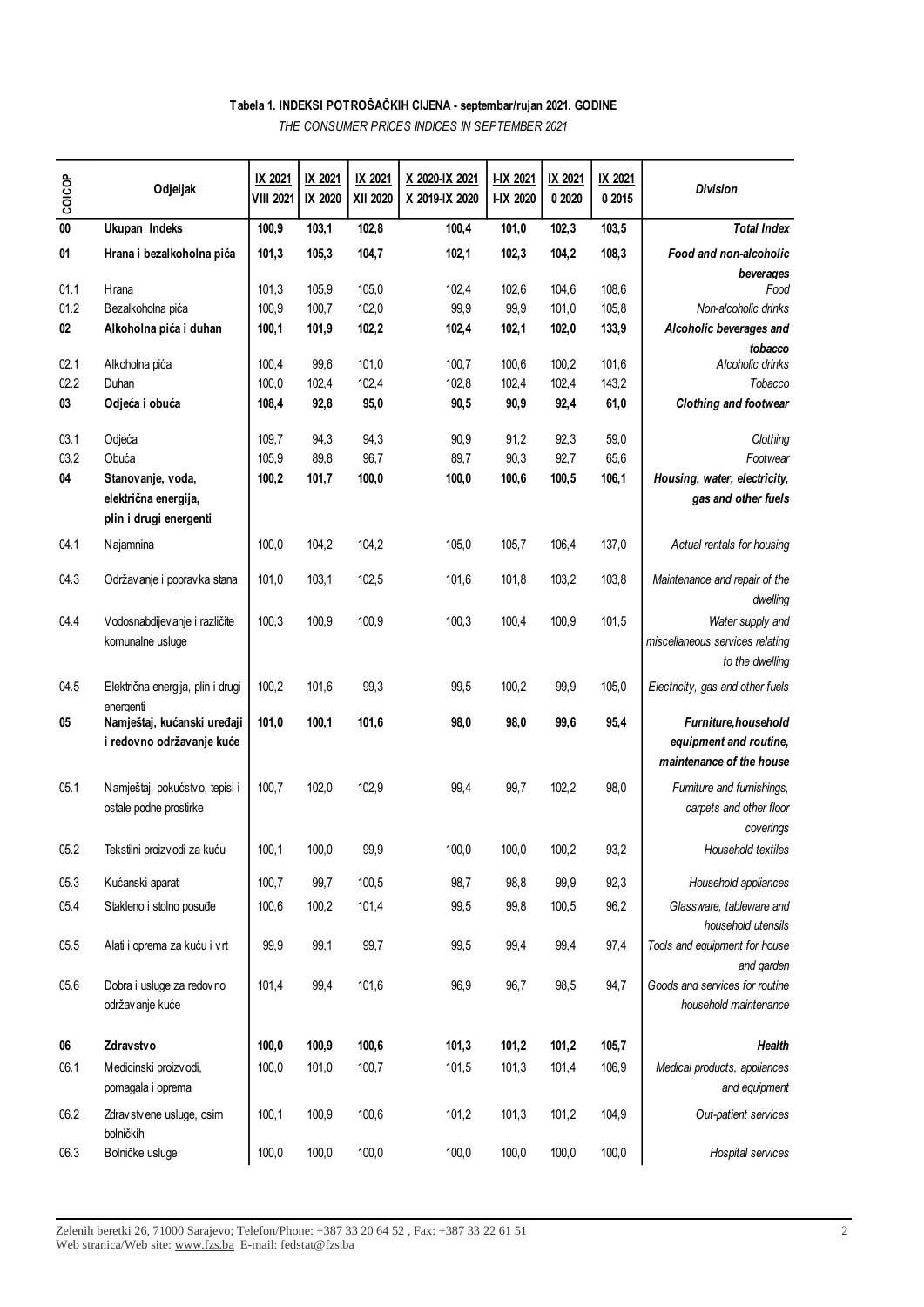# **Tabela 1. INDEKSI POTROŠAČKIH CIJENA - septembar/rujan 2021. GODINE (nastavak)**

*THE CONSUMER PRICES INDICES IN SEPTEMBER 2021 (continued)*

| coicop | Odjeljak                                            | IX 2021<br><b>VIII 2021</b> | IX 2021<br>IX 2020 | IX 2021<br>XII 2020 | X 2020-IX 2021<br>X 2019-IX 2020 | I-IX 2021<br>I-IX 2020 | IX 2021<br>0 20 20 | IX 2021<br>0 2015 | <b>Division</b>                                                       |
|--------|-----------------------------------------------------|-----------------------------|--------------------|---------------------|----------------------------------|------------------------|--------------------|-------------------|-----------------------------------------------------------------------|
| 07     | Prijevoz                                            | 100,5                       | 109,0              | 109,1               | 99,7                             | 103,2                  | 107,1              | 107,5             | <b>Transport</b>                                                      |
| 07.1   | Prijev ozna sredstva                                | 100,3                       | 104,5              | 103,2               | 104,0                            | 104,3                  | 105,2              | 105,6             | <b>Purchase of vehicles</b>                                           |
| 07.2   | U potreba prijev oznih<br>sredstava                 | 100,4                       | 110,8              | 111,3               | 99,0                             | 103,4                  | 108,3              | 107,7             | Operation of personal transport<br>equipment                          |
| 07.3   | U sluge prijev oza                                  | 101,0                       | 102,0              | 100,9               | 100,0                            | 100,3                  | 101,3              | 106,9             | Transport services                                                    |
| 08     | Komunikacije                                        | 100,0                       | 99,4               | 99,8                | 99,6                             | 99,5                   | 99,5               | 87,8              | <b>Communications</b>                                                 |
| 08.1   | Poštanske usluge                                    | 100,0                       | 100,0              | 100,0               | 100,0                            | 100,0                  | 100,0              | 100,0             | Postal services                                                       |
| 08.2   | Telefonska i telefaks oprema                        | 100,0                       | 93,0               | 98,0                | 93,6                             | 93,0                   | 92,8               | 59,6              | Telephone and telefax                                                 |
| 08.3   | Telefonske i telefaks usluge                        | 100,0                       | 100,0              | 100,0               | 100, 1                           | 100,1                  | 100,1              | 91,4              | equipment<br>Telephone and telefax services                           |
| 09     | Rekreacija i kultura                                | 99,7                        | 100,5              | 100,9               | 99,9                             | 100,0                  | 100,6              | 109,3             | <b>Recreation and culture</b>                                         |
| 09.1   | Audiovizuelna, foto i<br>informatička oprema        | 103,5                       | 102,6              | 104,7               | 96,9                             | 97,5                   | 101,5              | 71,8              | Audio-visual, photographic and<br>information processing<br>equipment |
| 09.2   | Ostala trajna dobra za<br>rekreaciju i kulturu      | 100,0                       | 102,9              | 100,0               | 100,5                            | 100,7                  | 101,7              | 104,4             | Other major durables for<br>recreation and culture                    |
| 09.3   | Ostala dobra za rekreaciju, vrt<br>i kućni ljubimci | 100,7                       | 99,3               | 98,9                | 98,7                             | 98,7                   | 98,7               | 97,4              | Other recreational items and<br>equipment, gardens and pets           |
| 09.4   | Usluge rekreacije i kulture                         | 100,0                       | 100,3              | 100,3               | 100,0                            | 100,1                  | 100,3              | 116,2             | Recreational and cultural<br>services                                 |
| 09.5   | Knjige, novine i pisaći pribor                      | 99,6                        | 100,6              | 100,7               | 100,7                            | 100,6                  | 101,0              | 106,2             | Newspapers, books and<br>stationery                                   |
| 09.6   | Paket aranžmani                                     | 91,6                        | 103,9              | 111,5               | 99,2                             | 100,6                  | 105,9              | 105,5             | Package holidays                                                      |
| 10     | Obrazovanje                                         | 100,0                       | 100,0              | 100,0               | 100,4                            | 100,3                  | 100,2              | 103,5             | <b>Education</b>                                                      |
| 10.1   | Predškolsko i osnovno<br>školsko obrazov anje       | 100,2                       | 100,2              | 100,2               | 102,8                            | 102,6                  | 102,1              | 116,0             | Pre-primary and primary<br>education                                  |
| 10.2   | Srednjoškolsko obrazov anje                         | 99,4                        | 99,4               | 99,4                | 100,0                            | 100,0                  | 99,5               | 96,7              | Secondary education                                                   |
| 10.4   | U niv erzitetsko obrazov anje                       | 100,0                       | 100,0              | 100,0               | 99,9                             | 99,9                   | 100,0              | 102,1             | High school and university<br>education                               |
| 10.5   | Obrazov anje nedefinisano po<br>niv ou              | 100,0                       | 100,3              | 100,3               | 100,9                            | 100,9                  | 100,8              | 106,4             | Education not definable by<br>level                                   |
| 11     | Restorani i hoteli                                  | 100,0                       | 100,4              | 100,7               | 101,2                            | 100, 5                 | 100,7              | 105,4             | <b>Restaurants and hotels</b>                                         |
| 11.1   | Usluge ishrane                                      | 100,0                       | 100,9              | 100,9               | 101,7                            | 101,0                  | 101,3              | 107,3             | Catering services                                                     |
| 11.2   | Usluge smještaja                                    | 99,7                        | 97,1               | 99,5                | 97,9                             | 97,6                   | 97,4               | 94,3              | Accommodation services                                                |
| 12     | Ostala dobra i usluge                               | 100,7                       | 101,3              | 100,8               | 100,3                            | 100,4                  | 101,1              | 101,3             | Miscellaneous goods and                                               |
| 12.1   | Lična njega                                         | 101,2                       | 102,5              | 101,7               | 100,4                            | 100,7                  | 102,0              | 102,1             | services<br>Personal care                                             |
| 12.3   | Lični predmeti n.d.k.                               | 101,6                       | 97,6               | 97,7                | 100,5                            | 100,2                  | 99,5               | 88,7              | Personal effects n.e.c.                                               |
| 12.5   | Osiguranje                                          | 100,0                       | 100,1              | 100,0               | 100, 1                           | 100,1                  | 100,1              | 100,4             | Insurance                                                             |
| 12.6   | Finansijske usluge n.d.k.                           | 100,0                       | 100,0              | 100,0               | 100,0                            | 100,0                  | 100,0              | 101,6             | Financial services n.e.c.                                             |
| 12.7   | Ostale usluge                                       | 99,8                        | 99,7               | 99,7                | 99,9                             | 99,9                   | 99,7               | 102,2             | Other services n.e.c.                                                 |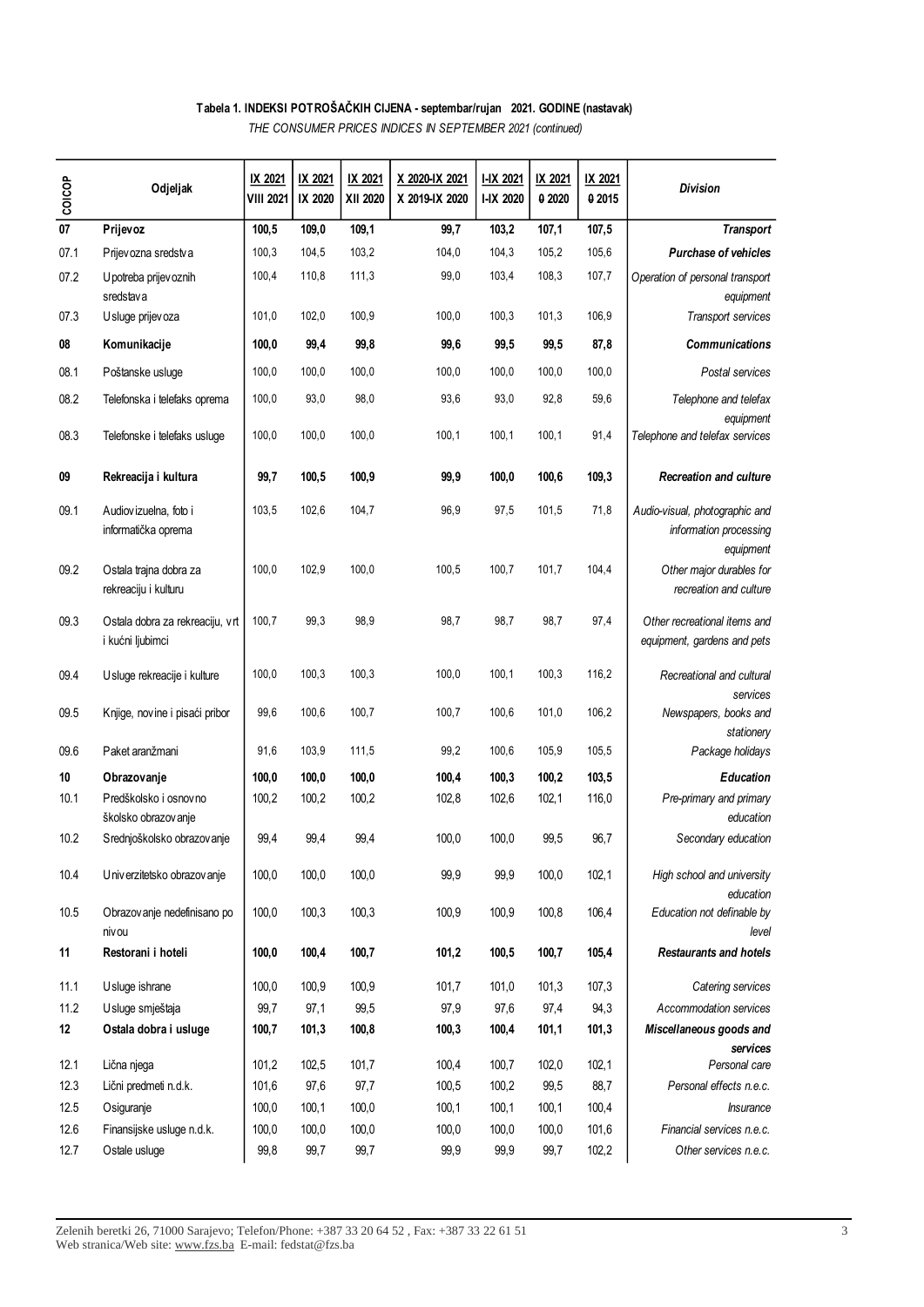### **METODOLOŠKA OBJAŠNJENJA**

**Indeks potrošačkih cijena** predstavlja mjeru promjena cijena proizvoda i usluga koje rezidentna domaćinstva/kućanstva kupuju radi zadovoljenja svojih ličnih/osobnih potreba.

#### **Namjena**

Indeks potrošačkih cijena se koristi kao mjera inflacije, za usklađivanje plaća i zarada u skladu sa kolektivnim ugovorima, te penzija i socijalnih davanja. Također se može koristiti i za cijenovno prilagođavanje klauzula u dugoročnim kupoprodajnim ugovorima, omogućuje upoređivanje kretanja cijena unutar zemlje između pojedinih regiona, te služi kao osnov za deflacioniranje pojedinih makroekonomskih agregata u statistici nacionalnih računa i u druge svrhe.

#### **Indeks potrošačkih cijena**

Indeks potrošačkih cijena u Federaciji Bosne i Hercegovine izračunava se na osnovu reprezentativne liste proizvoda koju čini 619 proizvoda. Svakog mjeseca prikuplja se oko 10000 cijena na unaprijed definiranom uzorku prodajnih mjesta i geografskih lokacija.

#### **Obuhvat indeksa**

**Geografski obuhvat** - Cijene se prikupljaju na pet lokacija (gradova) u Federaciji Bosne i Hecegovine (Bihać, Mostar, Sarajevo, Tuzla i Zenica) odabranih prema kriteriju broja stanovnika i njihovoj ulozi u geografskom području kojem pripadaju.

**Obuhvat proizvoda -** Obuhvaćeni su najvažniji proizvodi i usluge koje kupuje stanovništvo radi finalne potrošnje. Obuhvat dobara i usluga redovno se revidira kako bi se očuvala reprezentativnost liste proizvoda s obzirom na ukuse potrošača i njihove navike u pogledu kupovine.

#### **Snimanje cijena**

Sve cijene prikupljaju uposlenici Federalnog zavoda za statistiku prema utvrđenom vremenskom rasporedu i unaprijed odabranom uzorku prodavnica/prodavaonica, tržnica i ustanova koje pružaju različite usluge stanovništvu. Snimatelji cijena dobivaju jasne specifikacije naziva proizvoda, njegove COICOP šifre i jedinice mjere i na osnovu/temelju tih informacija samostalno biraju konkretan proizvod čiju će cijenu snimati na određenom prodajnom mjestu, u skladu/sukladno sa kriterijem najprodavanijeg proizvoda na datom prodajnom mjestu. Kako bi se osiguralo da snimatelji iz mjeseca u mjesec snimaju cijene istih proizvoda, te kako bi se moglo pratiti koje proizvode snimatelji posmatraju na terenu, u upitnik se unose karakteristike proizvoda, kao što su marka, vrsta i količina proizvoda koji se snima, te informacije o eventualnim zamjenama ovih karakteristika ukoliko ih bude.

Takav način snimanja omogućuje praćenje promjene kretanja cijena između dva perioda tj. praćenje dinamike kretanja cijena.

Za potrebe indeksa potrošačkih cijena, snimanje cijena se vrši sljedećih dana u miesecu:

- za poljoprivredne proizvode koji se prodaju na tržnicama cijene se prikupljaju dva puta mjesečno, i to u prvoj i trećoj sedmici/tjednu u mjesecu;

- za sve ostale proizvode cijene se, u skladu/sukladno sa važećim Evropskim/Europskim regulativama, prikupljaju jedanput mjesečno (između 1. i 21. u mjesecu), s tim da se nužno održava isti interval između prikupljanja.

#### *NOTES ON METHODOLOGY*

*Consumer Price index represents a measure of average changes in price of a product ( goods and services ) which consumers buy for their personal needs.* 

#### *Purpose*

*The CPI can be used for various purposes. It can be used as a measure of inflation, for price adjustment of clauses in long-term sales and purchases contracts (for example, the CPI can serve for indexing wages and salaries in collective agreements, for indexing pensions etc.), it*  enables a comparison of inflation in the country with inflation in other *countries as well as a comparison of price movements within a particular country and regions, also it can be used as a base for deflating macroeconomic aggregates in statistic of national accounts and for other purposes.*

#### *Consumer Price Index*

*The CPI in the Federation of Bosnia and Herzegovina is calculated on the basis of the representative List of products that consisted of 619 different items. Each month around 10000 prices are being collected in a fixed panel of geographical locations and outlets.* 

#### *Scope of the Index*

*Geographic coverage - The prices are collected in five geographic locations (cities) of the Federation of Bosnia and Herzegovina (Bihac, Mostar, Sarajevo, Tuzla and Zenica) chosen according to the criterion of their weight in terms of population and their role with respect to the geographical areas they belong to.* 

*Product coverage - All relevant goods and services bought by the reference population for the purpose of final consumption are included in the index. The coverage of goods and services is regularly reviewed in order to ensure the representative list of product with respect to the consumer tastes and purchasing practices.*

#### *Price collection*

*All the prices are collected by the personnel of the Institute for Statistics of FBiH according to a pre-defined schedule and panel of outlets, markets and institutions providing different kinds of services to citizens. The price collectors receive clear specifications of the name of item, its COICOP code, and unit of measurement that allows them to choose a concrete item for price collecting in a specific outlet, in accordance with the criterion of the most sold products in that outlet. In order to be certain that the collector is collecting prices for exactly the same items each month, the form for price collecting also includes the informations on detailed product description in terms of brands, variety and quantity, as well as the information on possible replacements of items.*

*All of this allows the monitoring of the exact price change in different periods.*

*For the purposes of CPI calculations, the price collection is scheduled as follows:*

*- for agricultural products sold on green markets the prices are being collected twice a month, in the first and third week of a month;* 

*- for other items the prices, in accordance with the European Regulative, are being collected once a month (between 1th and 21th of the month) with the obligation of maintaining the same interval of price collection.*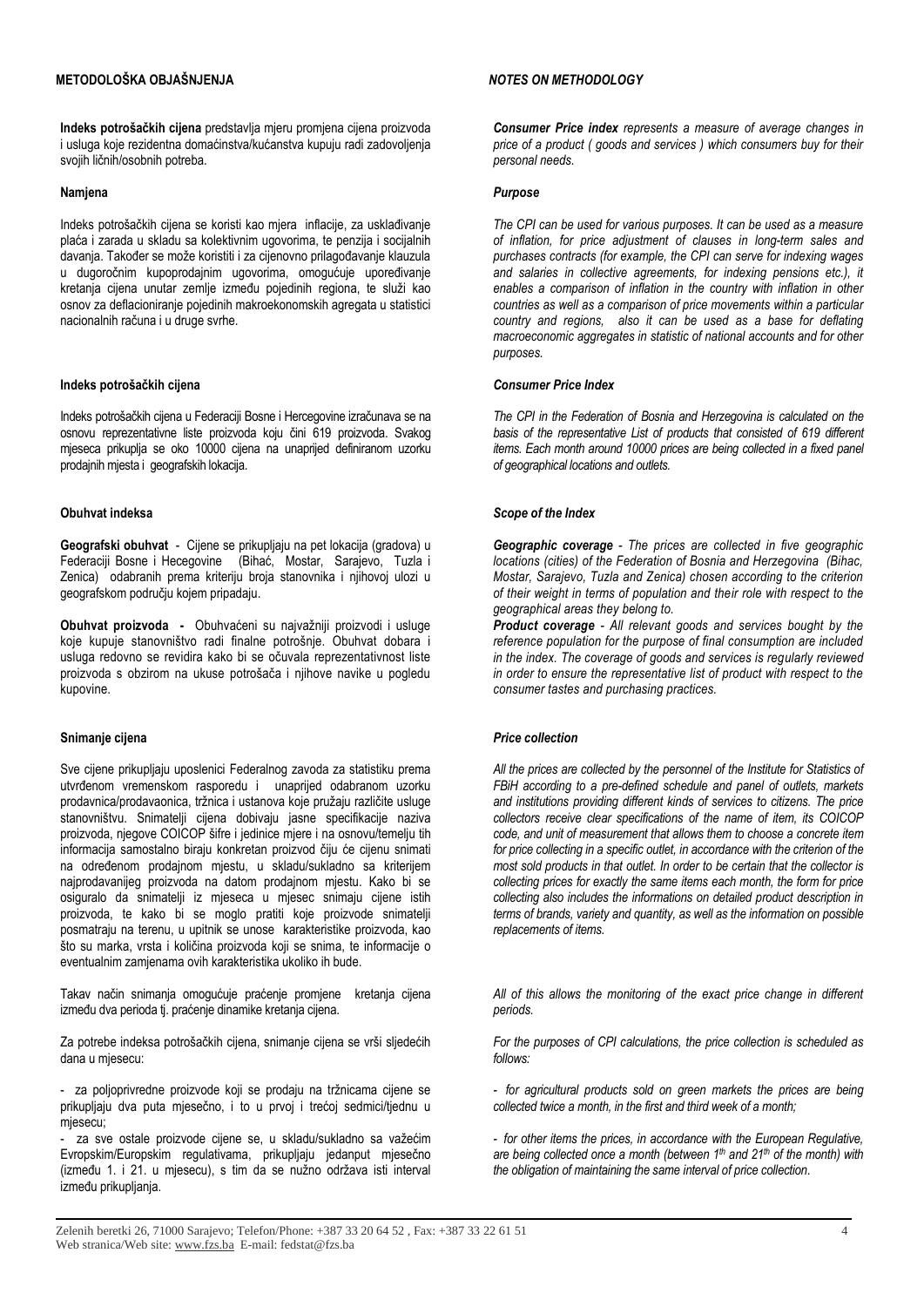#### **Ponderi**

Ponderi koji se primjenjuju za izračunavanje indeksa potrošačkih cijena su koeficijenti koji odražavaju relativnu važnost odabranih proizvoda i usluga u ukupnoj potrošnji domaćinstava/kućanstava na teritoriji Federacije BiH. Pomoću njih se izračunavaju elementarni indeksi kao ponderisani/ponderirani prosjeci. Bazirani su na podacima povezanim sa finalnom potrošnjom domaćinstava/kućanstava i na podacima o broju stanovnika.

Osnovni izvor podataka za izradu pondera za obračun indeksa potrošačkih cijena je Anketa o potrošnji domaćinstava/kućanstava. Za izračunavanje indeksa potrošačkih cijena, od januara 2018. godine primjenjuju se ponderi koji se baziraju/temelje na podacima iz Ankete o potrošnji domaćinstava/kućanstava iz 2015. godine. Ponderi se svake godine korigiraju indeksom kretanja cijena u prethodnoj godini.

#### **Klasifikacija**

Za obračun indeksa potrošačkih cijena upotrebljava se Klasifikacija lične/osobne potrošnje prema namjeni (Classification of Individual Consumption by Purpose-COICOP) po kojoj se proizvodi i usluge dijele na dvanaest osnovnih odjeljaka za koje se izračunavaju indeksi.

#### **Agregiranje**

Izračunavanje indeksa potrošačkih cijena počinje izračunavanjem elementarnih indeksa (indeksa proizvoda) i indeksa reprezentativnih stavki na nivou gradova. Pri tome se kao mjera srednje vrijednosti koristi geometrijska sredina. Agregatni indeksi se nakon toga izračunavaju korištenjem Laspeyres-ove formule za ponderisanu aritmetičku sredinu počevši od indeksa reprezentativnih stavki na nivou gradova pa do ukupnog indeksa Federacije Bosne i Hercegovine. Referentna baza za izračunavanje indeksa je 2015. godina.

#### **Ostale definicije**

**Proizvod** - bilo koji proizvod ili usluga za ličnu/osobnu potrošnju koji se mogu kupiti, grupni naziv za proizvode i usluge.

**Reprezentativna stavka** - proizvod na najnižem nivou agregacije, odnosno proizvod u prodajnom mjestu na jednoj geografskoj lokaciji za koji se može procijeniti ponder. Proizvodima iz nižih nivoa agregacije nije moguće dodijeliti ponder jer za to ne postoje reprezentativni podaci.

#### *Weights*

*Weights used for calculating the CPI reflect relative importance of the sampled goods and services in the total consumption of resident households within the territory of Federation of BiH. They are used for elementary indices calculations as the weighted averages. They are based on the data linked to the Household Final Consumption and population.* 

*The most important data sources for calculating the weights used in the consumer price indices is the Household Budget Survey. From January 2018, the compilation of the CPI has been based on the weights derived from household expenditures made in 2015. Weights are updated every year according to the price changes in the previous year.* 

#### *Classification*

*For the CPI calculation, the Classification of Individual Consumption by Purpose (COICOP) is used. According to the COICOP, goods and services are devided into twelve main groups for which indices are calculated.*

#### *Aggregation*

*Consumer Price Index calculation starts from the computation of elementary aggregate indices (items indices) and representative position at the level of towns. For this purpose, the geometric mean is used as a measure of average value. Elementary aggregate indices are calculated by using Laspeyres formula for weighted arithmetic mean starting from the level of representative positions indices at the level of towns to the overall index at the level of Federation Bosnia and Herzegovina. Reference base year for index calculation is 2015.* 

#### *Other definitions*

*Product - any consumer good or service that can be purchased, a term covering both goods and services.*

*Representative position - lowest level of product aggregation, i.e. item in an outlet in a geographic location with a weight. The items at the lower levels of aggregation do not have weights attributed due to the lack of representative data.*